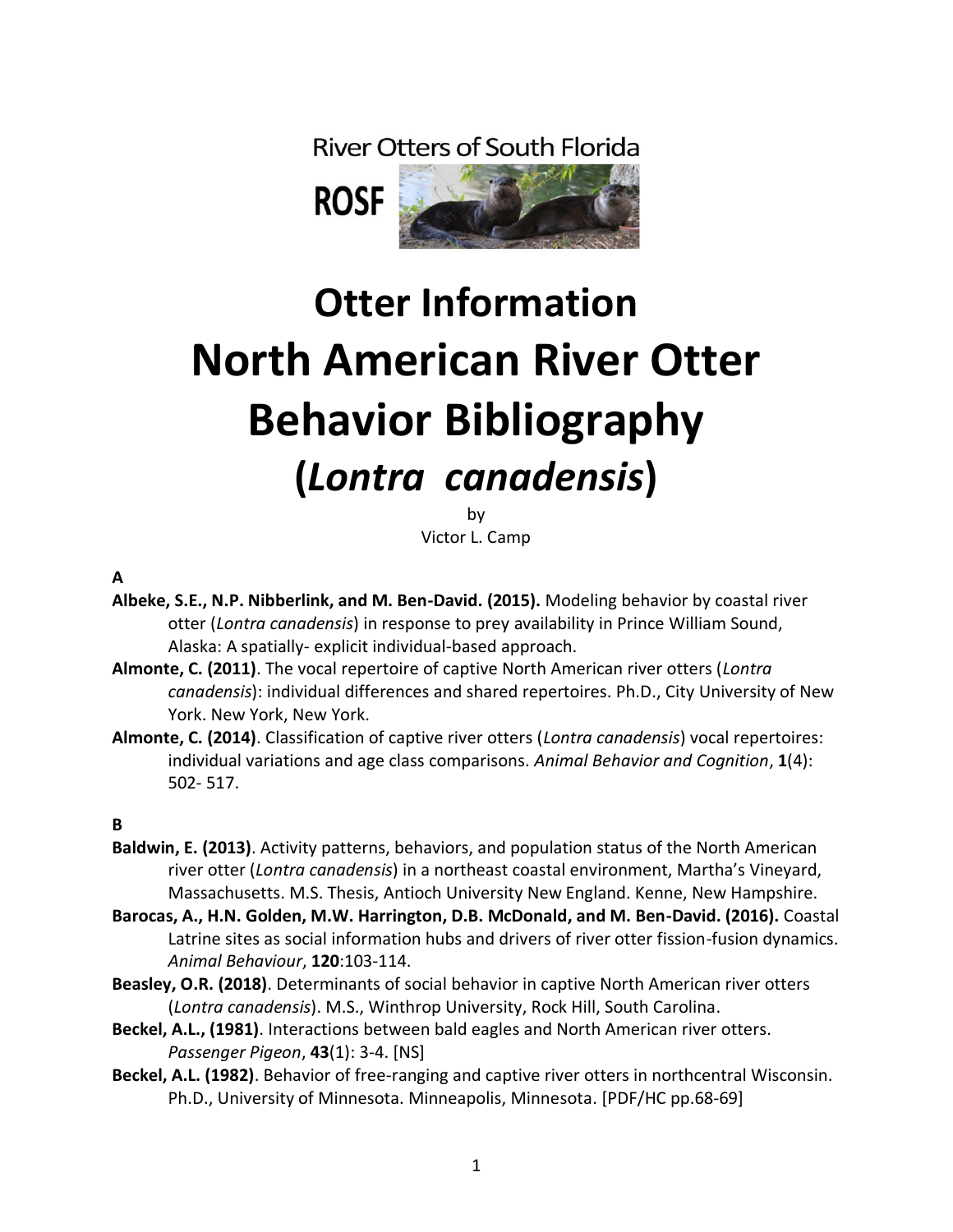- **Beckel, A.L. (1985)**. Social grooming in North American river otter. pp. 319-328. In: **Andrews, D. and A.M. Herzberg**. Data: a collection of problems from many fields for the student and research worker. Springer Series in Statistics. [HC]
- **Beckel, A.L. (1990)**. Foraging success rates of North American river otters (*Lutra canadensis*) hunting alone and hunting in pairs. *Canadian Field-Naturalist*, **104**: 586-588.
- **Beckel, A.L. (1991)**. Wrestling play in adult river otters (*Lutra canadensis*). *Journal of Mammalogy*, **72**(2): 386-390.
- **Beckel-Kratz, A.L. (1977)**. Preliminary observations of the social behavior of the North American river otter. *Otter*, (The Journal of the Otter Trust), **1977**, 28-32. [NS]
- **Ben-David, M., R.T. Bowyer, L.K. Duffy, D.D. Roby, and D.M. Schell. (1998)**. Social behavior and ecosystem processes: river.
- **Ben-David, M., R. Bowyer, L Duffy, D. Roby, and D. Schell, D. (1998).** Social Behavior and Ecosystem Processes: River Otter Latrines and Nutrient Dynamics of Terrestrial Vegetation. *Ecology, 79*(7), 2567-2571.
- **Ben-David, M., G.M. Blundell, J.W. Kern, J.A.K. Maier, E.D. Brown, and S.C. Jewett. (2005)**. Communication in river otters: Creation of variable resource sheds for terrestrial communities. *Ecology*, **86**(5): 1331-1345.
- **Blundell, G.M, R.T. Bowyer, M. Ben-David, T.A. Dean, and S.C. Jewett. (2000)**. Effects of food resources on spacing behavior of river otters: Does forage abundance control homerange size? pp. 325-333. In: **Eiler, J.H and A.D. Neuman**. **(eds.)**. Biotelemetry 15: Proceedings of the 15th International Symposium on Biotelemetry. Juneau, Alaska, USA, May 1999. Wageningen, The Netherlands: International Society on Biotelemetry.
- **Blundell, G. (2002).** Why do river otters inhabiting marine environments live in groups? *The River Otter Journal*, **XI**(I).
- **Blundell, G., M. Ben-David, and R.T. Bowyer. (2002)**. Sociality in river otters: cooperative foraging or reproductive strategies? *Behaviorial Ecology*, **13**(1): 134-141.
- **Blundell, G.M., M. Ben-David, P. Groves, R.T. Bowyer, and E. Geffen. (2004)**. Kinship and sociality in coastal river otters: Are they related? *Behavioral Ecology*, **15**(5): 705-714.
- **Bowyer, R.T., J.W. Testa, and J.B. Faro. (1995)**. Habitat selection and home ranges of river otters in a marine environment: effects of the Exxon Valdez oil spill. *Journal of Mammalogy*, **76**(1): 1-11.
- **Boyle, H, (1919)**. River otter plays on moonlight nights. *California Fish Game*, **5**: 98.

**C**

- **Carpenter, S.K., N. Mateus-Pinilla, and M.L. Green. (2013)**. Evaluating the relationship between river otters and river otter latrines. *The River Otter Journal*, **XXI**(II): 12-14.
- **Conger. C. (2008**). Why are otters playful? **Available at**: HowStuff/Works.
- **Cosby, H. (2013)**. Diet and activity of river otters (*Lontra canadensis*) based on season and ecosystems. *The River Otter Journal*, **XXI**(II): 7-10.
- **Crowley, S., C.J. Johnson, and D. Hodder. (2012)a**. Spatial and behavioral scales of habitat selection and activity by river otters at latrine sites. *Journal of Mammalogy*, **93**(1): 170- 182.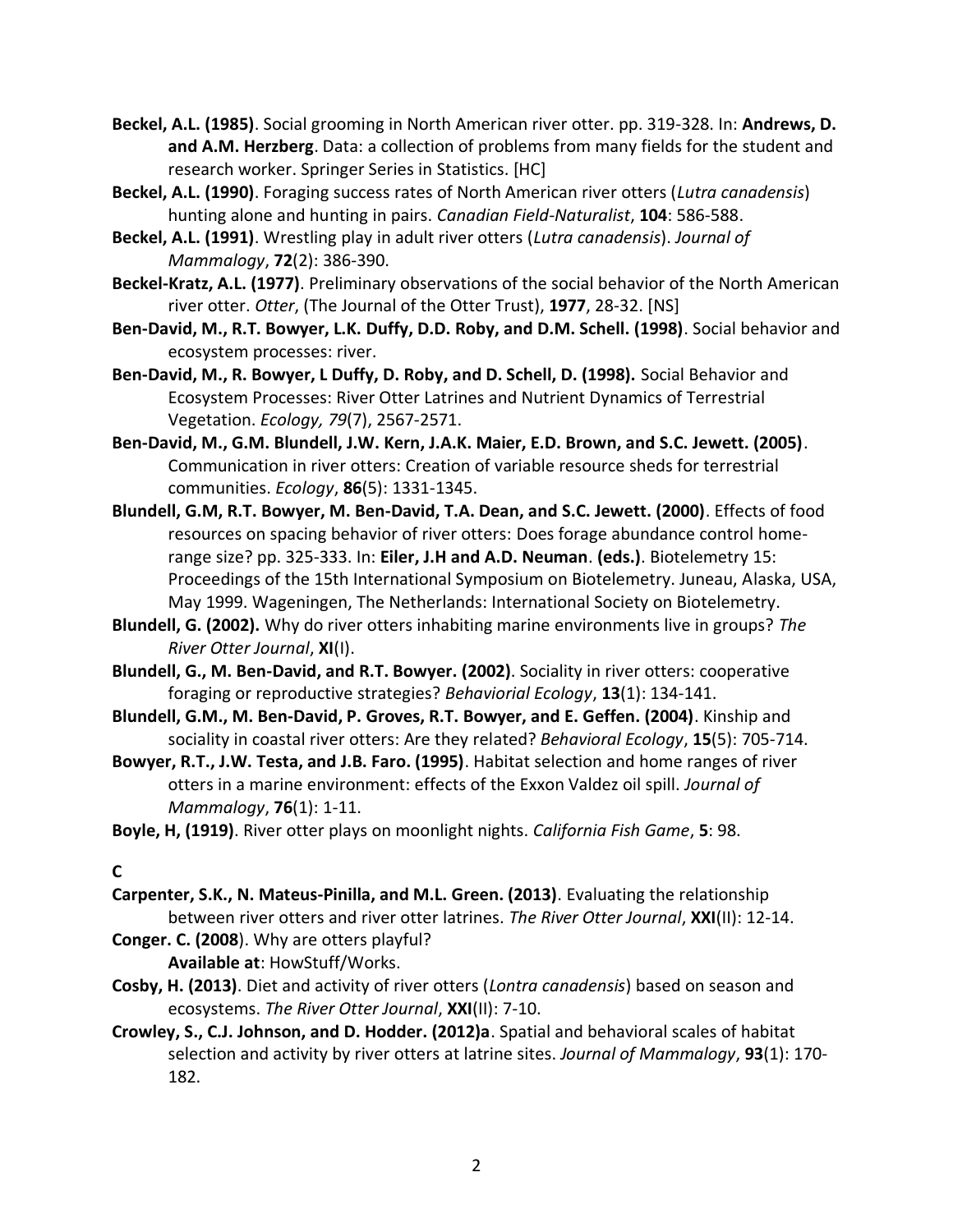### **D**

**Davis, W.S. (1981)**. Aging, reproduction, and winter food habits of the bobcat (*Lynx rufus*) and river otter (*Lutra canadensis*) in Mississippi. M.S., *Mississippi State University*. Starkville, Mississippi.

#### **E**

**Esbensen, B.J. (2011)**. Playful Slider: The North American River Otter. University of Minnesota Press, Minneapolis, Minnesota.

#### **F**

- **Field, R.J. (2007)**. A. comparison of the activities of the river otter (*Lontra canadensis*) in two types of ecological habitats. M.S., *Michigan State University*. Lansing, MI*.*
- **Field, R.J. (1970)**. Winter habits of the river otter (*Lutra canadensis*) in Michigan. *Michigan Academician*, **3**: 49-58. [NS]

#### **G**

- **Gallant, D. and A. Sheldon. (2008)**. Agonistic interactions between river otters and beavers: An observation and review. *IUCN Otter Specialist Group Bulletin*, **25**(2): 23-27.
- **Giere, P. and D.S. Eastman. (2000)**. American river otters, *Lontra canadensis*, and humans: occurrence in a coastal urban habitat and reaction to increased levels of disturbance. pp.107- 125. In: **Griffiths, H.I. (ed.)**. Mustelids in a modern World: Management and conservation aspects of small carnivore: Human interactions. Griffiths Backhuys Publishers, Leiden.
- **Goldman, J.G. (2016)**. For river otters, social life is shaped by the latrine. Scientific American, online audio recording. **Available at**: https://www.scientificamerican.com/.../for-riverotters-social-life-is-shaped-by-the-latrine.
- **Gorman, T.A., J.D. Erb, B.R. McMillan, and D.J. Martin. (2006)**. Space use and sociality of river otters (*Lontra canadensis*) in Minnesota. *Journal of Mammalogy*, **87**(4): 740-747.
- **Gormley, R.F. (2015)**. Problem solving and tool use in three species of otter. M.S. *University of Tennessee-Chattanooga*. Chattanooga, Tennessee.

#### **H**

- **Haigh, H. and A. Lachowicz. (2003)**. Comparison of activity levels and methods of introduction between a juvenile and adult pair of North American river otters (*Lontra canadensis*). *Proceedings of the National Conference of the American Association of Zoo Keepers, Inc.*, **29**: 131-140.
- **Hamilton, W.J. Jr. and W.R. Eadie. (1964)**. Reproduction in the otter (*Lutra canadensis*). *Journal of Mammalogy*, **45**(2): 242-252.
- **Hansen, H., D.B. McDonald, P. Groves, J.A.K. Maier, and M. Ben-David. (2009)**. Social networks and the formation and maintenance of river otter groups. *Ethology*, **115**(4): 384-396.
- **Hasenjager, M.J. (2011)**. Effects of increased feeding frequency on captive North American river otter (*Lontra canadensis*) behavior. M.S., Michigan State University. East Lansing, Michigan.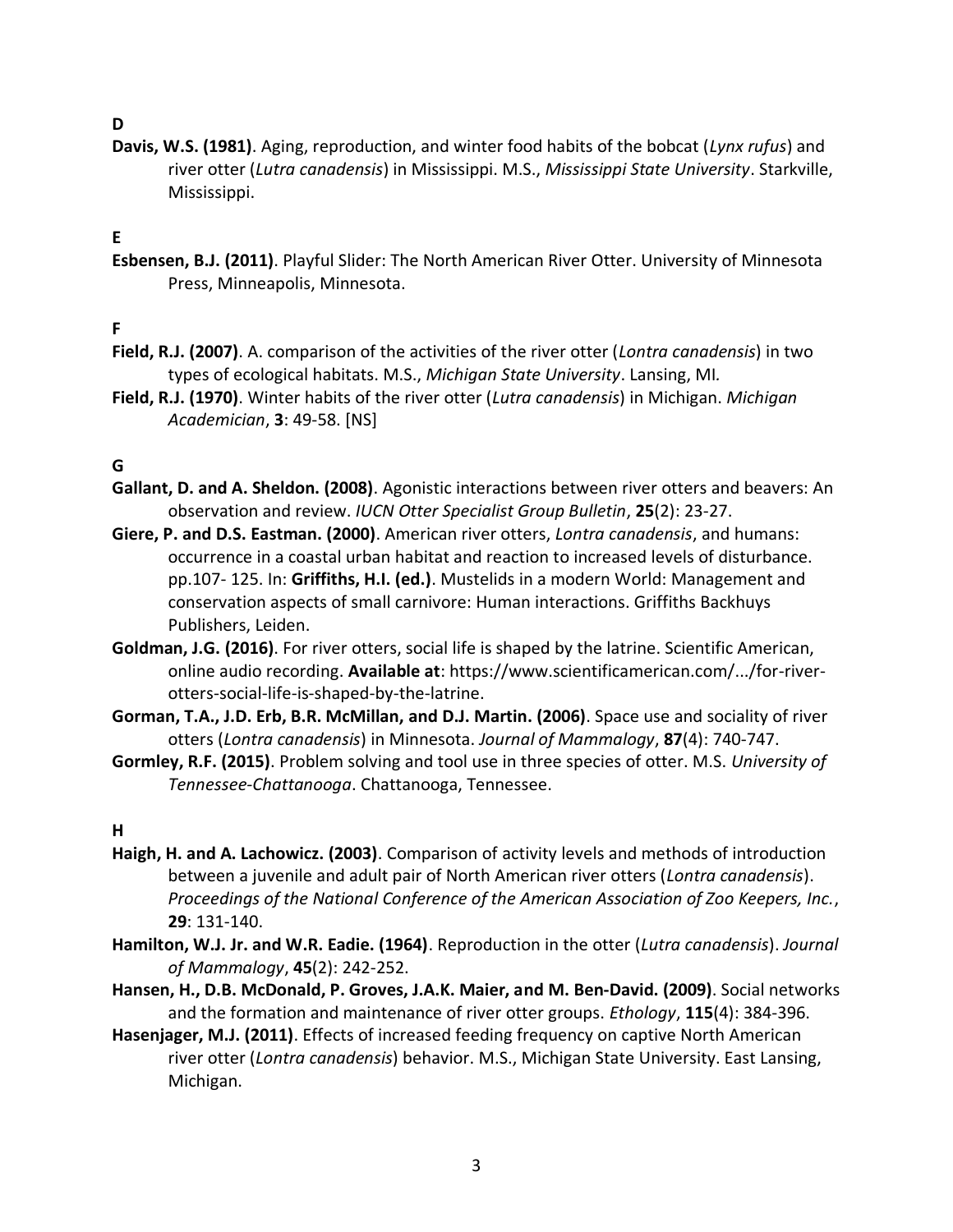- **Hotopp, K.P., A.M. Hotopp, and M.R. Gorrell. (2020).** North American river otters followed by piscivorous birds, and a river otter parental distraction display. *Northeastern Naturalist*, **27**, .doi/:/o.11656/o45.027.0111.
- **Hornocker, M.G., J.P. Messick, and W.E. Melquist. (1983)**. Spatial strategies in three species of Mustelidae. *Acta Zoologica Fennica*, **174**:185-188.

**I**

**Island, H.D., B. Smith, E.M. Winn, K. Newberry, J. Manfredini, R.J. Slyngstad, and S. Strack (2021)** A longitudinal study of parenting conditions on two adult, North American river otters (*Lontra canadensis*). Repetitive Behavior. *Journal of Applied Animal Welfare Science,* DOI: https://doi.org/10.1080/10888705.2021.1880906

**J**

- **Johnson, S.A. and K.A. Berkley. (1999).** Construction of a natal den by an introduced river otter, *Lutra canadensis*, in Indiana. *The Canadian Field-Naturalist*, **113**(2): 301-304.
- **Johnstone, P. (1978)**. Breeding and rearing the Canadian otter at Mole Hole Wildlife Park 1966- 1977. *International Zoo Yearbook*, **18**: 143-147.

# **K**

- **Kilham, L. (1982)b**. Behavior of river otters by a water hole in a drought year. *Florida Field Naturalist*, **10**(3): 60.
- **Kruuk, H. (2006)**. Otters: ecology, behaviour and conservation. Oxford: Oxford University Press. 265 pp.

#### **L**

- **Lang, H. (1924)**. Position of limbs in the sliding otter. *Journal of Mammalogy,* **5**: 216-217.
- **Liers, E.E. (1960)**. Notes on breeding the Canadian otter. *International Zoo Yearbook*, **2**: 84-85.
- **Liers, E.E. (1966)**. Notes on breeding the Canadian otter (*Lutra canadensis*) in captivity and longevity records of beavers (*Castor canadensis*). *International Zoo Yearbook*, **6**: 171- 172.
- **Lohan, K. and K. McDonald. (2020)**. River otters take party pooping to a new level. *Smithsonian Environmental Research Center*. Available at: https://www.smithsonianmag.com/blogs/smithsonian-environmental-researchcenter/2020/07/30/river-otters-take-party-pooping-new-level/

**M**

- **Martin, D.J. (2007)**. River otters in southeastern Minnesota: Activity patterns and an aerial snow-track survey to index populations. M.S., *Minnesota State University*. Mankato, Minnesota.
- **Martin, D.J., B.R. McMillan, J.D. Erb, T.A. Gorman, and D.P. Walsh. (2010).** Diel activity patterns of river otters (*Lontra canadensis*) in southeastern Minnesota. *Journal of Mammalogy*, **91**(5): 1213-1224.
- **Morabito, P. and M.J. Bashaw. (2012)**. A survey of abnormal repetitive behaviors in North American river otters housed in zoos. *Journal of Applied Animal Welfare Science*, **15**(3): 208-211.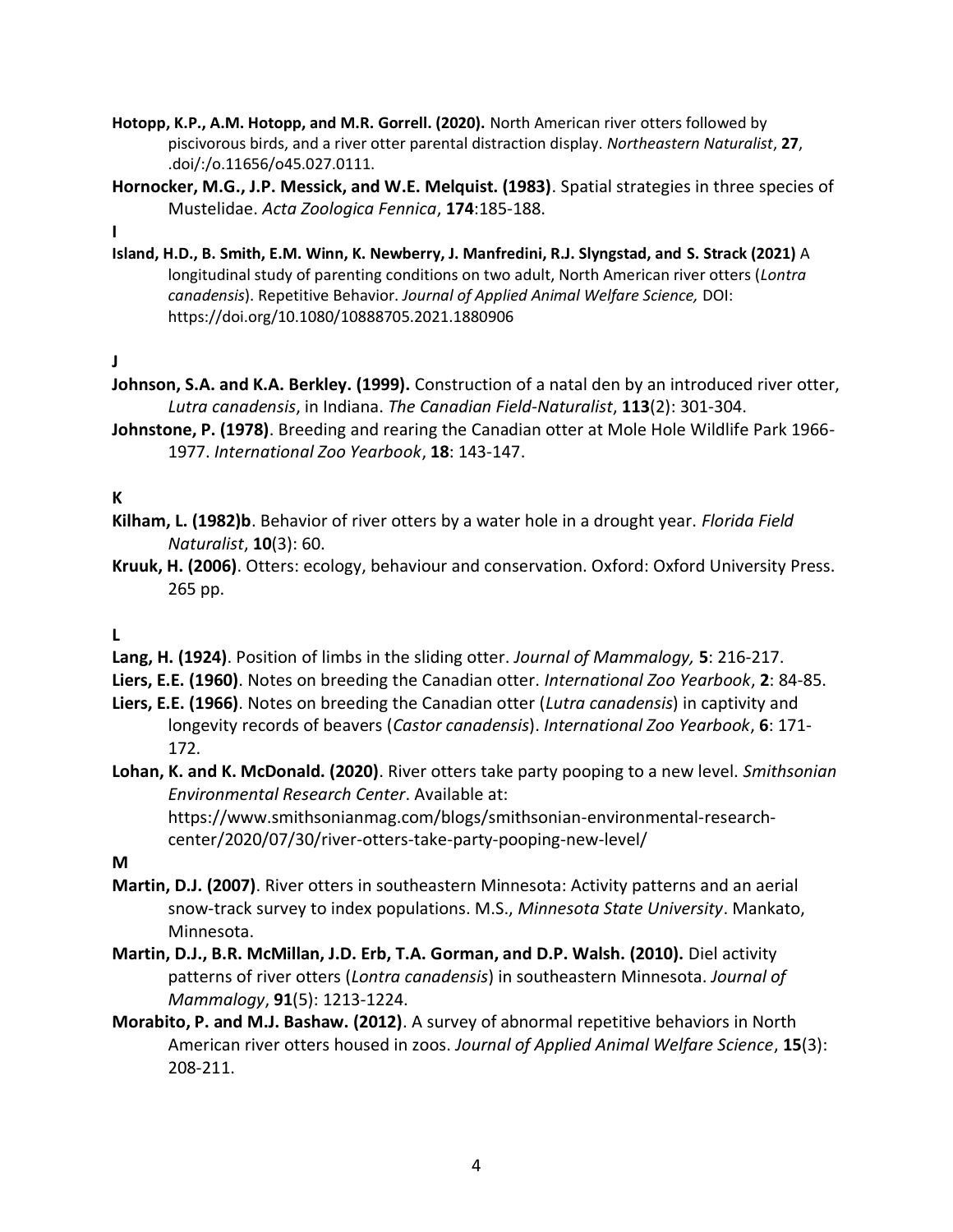**Melquist, W.E., P.J. Polechla, and D. Toweill. (2003)**. River otter (*Lontra canadensis*).pp. 708- 734. In: **Feldhamer, G.A., B.C. Thompson, and J.A. Chapman (eds.)**. *Wild Mammals of North America: Biology, Management, and Conservation*. 2nd ed. The Johns Hopkins University Press, Baltimore, Maryland.

#### **N**

- **Nelson, K.O. (2010a)**. Environmental enrichment effects on the activity of a Nearctic river otter. M.S., *Rochester Institute of Technology*, Henrietta, New York.
- **Nelson, K.O. (2010b)**. The effects of environmental enrichment on a stereotyped swimming pattern for a North American river otter (*Lontra canadensis*). *The River Otter Journal*, **XIX**(I): 5, 8-10.
- **Neunteufel, E. (2007)**. Food washing in captive North American river otters (*Lontra canadensis*). Ph.D., City University of New York.

# **O**

- **Olson, Z.H. (2006)**. Latrine site visitation and scent marking by river otters: natural history and applications for monitoring. M.S., *Frostburg State University*. Frostburg, Maryland.
- **Olson, Z.H., T.L. Serfass, and O.E. Rhodes Jr. (2008)**. Seasonal variation in latrine site visitation and scent marking by Nearctic river otters (*Lontra canadensis*). *IUCN Otter Specialist Group Bulletin*, **25**(2): 108-120.

#### **R**

- **Reed-Smith, J. (2012).** North American (Nearctic) river otter (*Lontra canadensis*) Husbandry Notebook, John Ball Zoological Garden and Core Gorsuch Foundation. 298 pp.
- **Reed-Smith, J. and H. Bateman. (2003)**. North American river otters captive breeding study: Reproductive physiology of captive North American river otter (*Lontra canadensis*). *The River Otter Journal*, **XII**(I): 6-8.
- **Reed-Smith, J. and P.J. Polechla Jr. (1998)**. Husbandry and captive breeding of otters (Lutrinae) in North and Latin America: A Synopsis of Current Progress. *IUCN Otter Specialist Group Bulletin*, **19**A: 276-281.
- **Reid, D.G., T.E. Code, A.C.H. Reid, and S.M. Herrero. (1994a)**. Food habits of the river otter in a boreal ecosystem. *Canadian Journal of Zoology*, **72**(7): 1306-1313.
- **Reid, D.G., T.E. Code, A.C.H. Reid, and S.M. Herrero. (1994b)**. Spacing, movements, and habitat selection of the river otter in boreal Alberta. *Canadian Journal of Zoology*, **72**: 1314- 1324.
- **Ritenberg, J. (2021).** Observational study of two ex situ North American river otters. STARS, The Pegasus Review: *UCF Undergraduate Research Journal*, 12(2): Article 4, pp. 34-44.
- **Robson, M.S., and S.R. Humphrey. (1985)**. Inefficacy of scent-stations for monitoring river otter populations. *Wildlife Society Bulletin*, **13**(4): 558-561.
- **Rostain, R.R. (2000)**. Social Behavior and olfactory communication in the North American river otter (*Lontra canadensis*)*.* M.S*., San Francisco State University*. San Francisco, California.
- **Rostain, R.R., M. Ben-David, P. Groves, and J.A. Randall. (2004)**. Why do river otters scentmark? An experimental test of several hypotheses. *Animal Behaviour*, **68**: 703-711.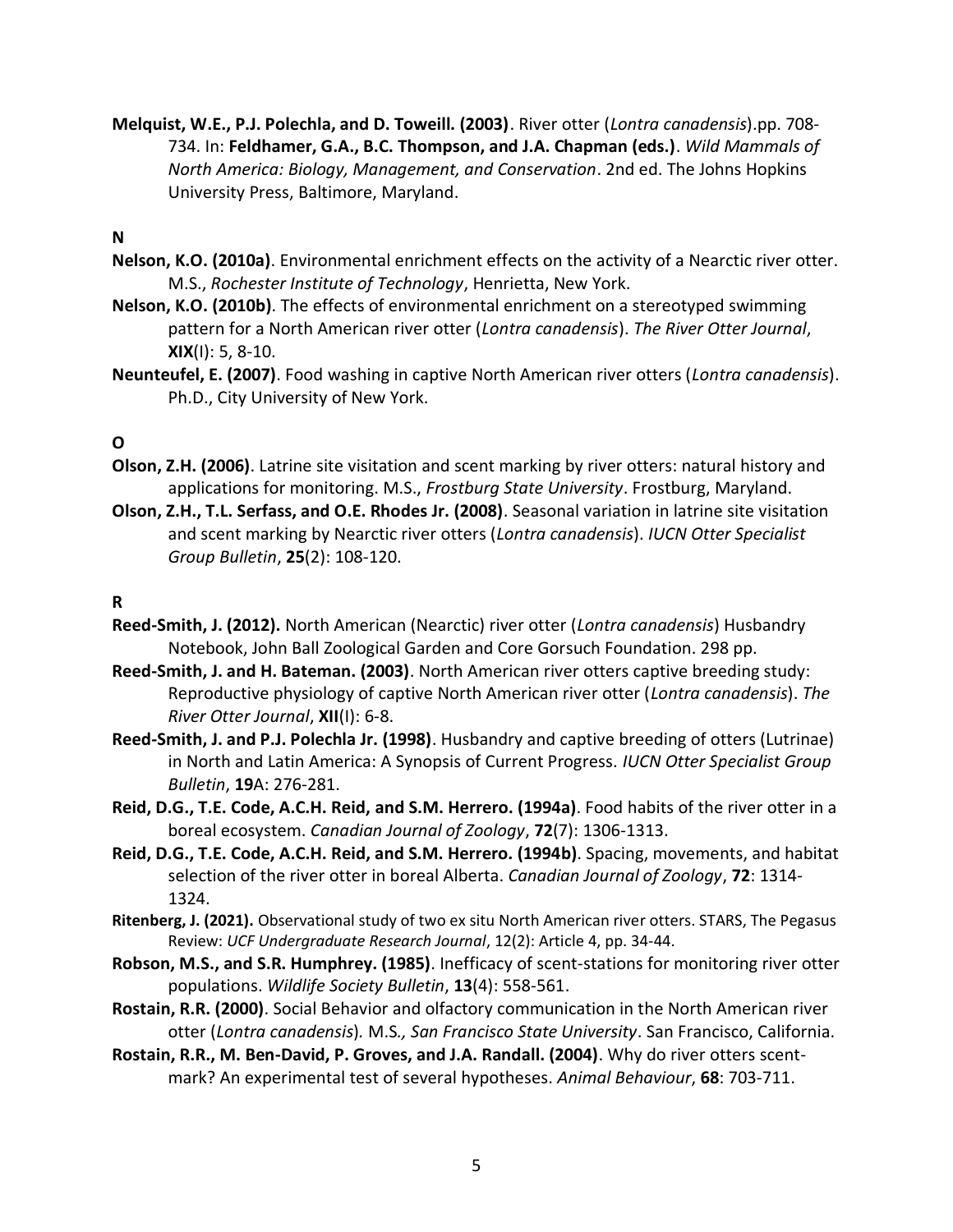- **Rostain, R.R. (2000).** The social behavior and olfactory communication in the North American river otter (*Lontra canadensis*). M.S. *San Francisco State University*. San Francisco, California.
- **Sequeria, G.M. (1993)**. Evaluation of enrichment devices for captive North American river otters (*Lutra canadensis*). *Animal Keepers Forum*, **20**(10): 359-363.
- **Shannon, J.S. (2001).** Ontogeny of behavior and self sufficiency in free-ranging otters. **Available at**: https.otters.net/development.html
- **Shannon, J.S. (1989)**. Social organization and behavioral ontogeny of otters (*Lutra canadensis*) in a coastal habitat in northern California. *IUCN Otter Specialist Group Bulletin*, **4**: 8-13.
- **Shannon, J.S. (1998a)**. Behavioral Development of Otters (*Lutra canadensis*) in a Marine Coastal Habitat. *Proceedings of the VIIth International Otter Collloquium*, Trebon, Czech Republic, Part III. P. 312-315.
- **Shannon, J.C. (1998b)**. Behaviour of otters in a coastal marine habitat: Summary of a work in progress. *IUCN Otter Specialist Group Bulletin*, **15(2)**: 23-27.
- **Shannon, J.S. (1998c)**. Generational change in affiliation patterns in a society of marine coastal otters.
- **Shannon, J.S. (1991)**. Social organization, reproductive behavior, and pup development in a coastal population of otters [*Lontra (=Lutra) canadensis*]. pp. 151-152. In: **Reuther, C. and R. Roechert. (eds.)**. *Proceedings of the V. International Otter Colloquium*. Habitat 6, Hankensbuettel, 344 pp.
- **Shannon, J. S. (1998)**. Generational change in affiliation patterns in a society of marine coastal otters (*Lutra canadensis*). *Proceedings of the VIIth International Otter Colloquium*, pp. 316- 319.
- **Shannon, J.S. and S.L. Moore. (1998)**. Intrafamilial killings in a marine coastal population of otters (*Lutra canadensis*). *Proceedings of the VIIth International Otter Collloquium*, Trebon, Czech Republic, Part III. P. 320-323.
- **Stevens, S.S. and T.L. Serfass. (2005)**. Sliding behavior in Nearctic river otters: Locomotion or play? *Northeastern Naturalist*, **12**(2): 241-244.
- **Stevens, S.S. and T.L. Serfass. (2008)**. Visitation patterns and behavior of Nearctic river otter (*Lontra canadensis*) at latrines. *Northeastern Naturalist,* **15**(1): 1-12.
- **St-Georges, M., S. Nadeau, D. Lambert, and R. Decarie. (1995)**. Winter habitat use by ptarmigan, snowshoe hares, red foxes, and river otters in the boreal forest-tundra transition zone of western Quebec. *Canadian Journal of Zoology*, **73**(4): 755-764.
- **Swimley, T.J., R.P. Brooks, and T.L. Serfass. (1999)**. Otter and beaver interactions in the Delaware Water Gap National Recreation Area. *Journal of the Pennsylvania Academy of Science*, **72**: 97- 101.

#### **T**

- **Toweill, D.E. and J.E. Tabor. (1982)**. River otter: (*Lutra canadensis*). pp. 688-703. In: **Chapman, J.A. and G.A. Feldhamer (eds.)**. *Wild Mammals of North American: Biology, Management, and Economics*. Johns Hopkins University Press, Baltimore, Maryland. 1147 pp.
- **Toweill, D.E. (1974)**. Winter food habits of river otters in western Oregon. *The Journal of Wildlife Management*, **38**(1): 107-111.